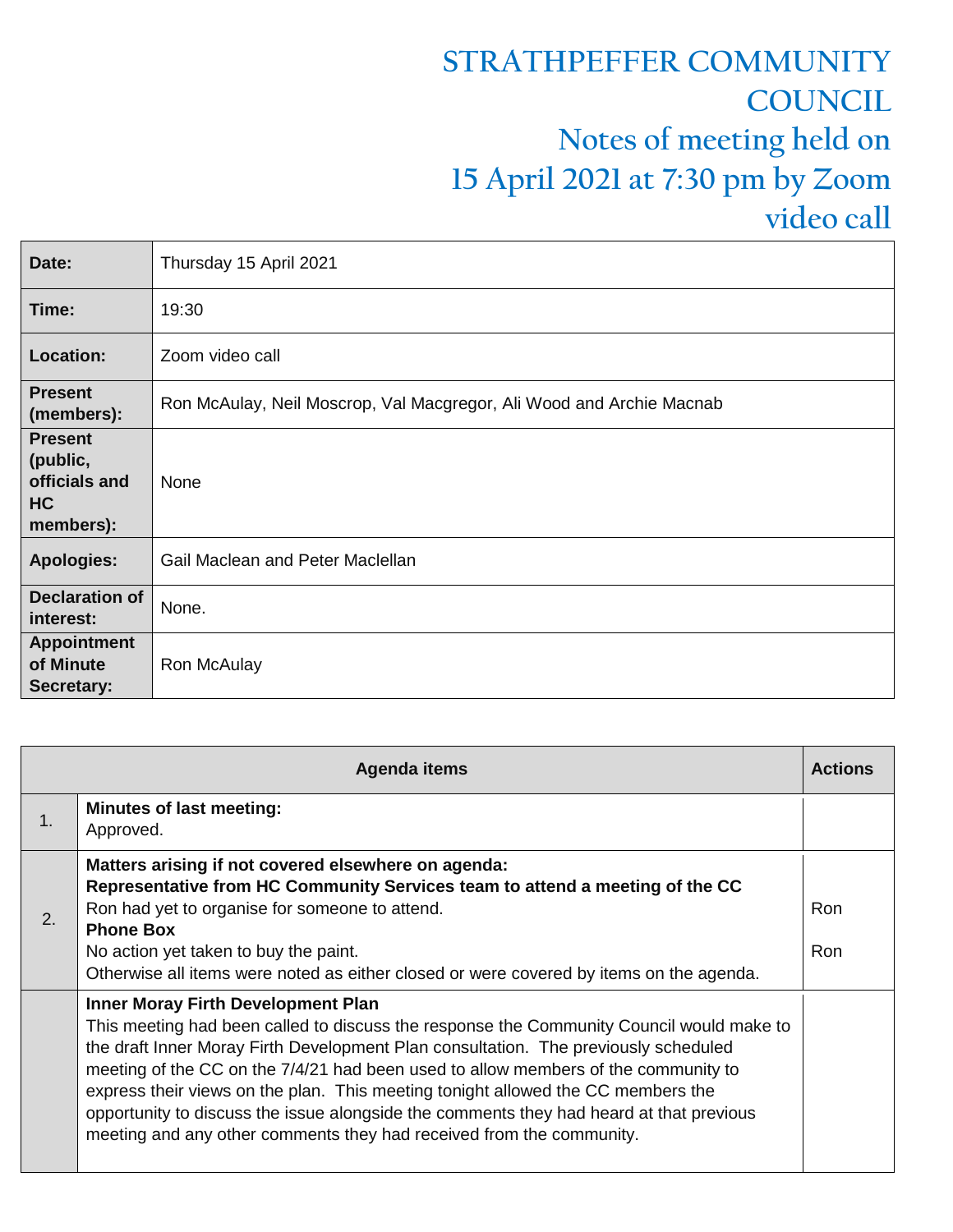The discussion amongst the members of the CC considered the following matters:

- The need for local people to be able to get housing within the community. The CC was keen to make sure that local people who want to stay in the village are able to do so and to make it easy for local families to come back. The CC firmly believe that greater priority should be given to those who have strong or close family or work ties with the village.
- The need for various issues with the infrastructure of the community to be addressed such as public transport capacity, capacity of the primary school, the capacity of the drainage system, issues around traffic calming and providing improvements to pavements/footpaths around the village to provide safer routes to school.

To address the demand that appears to exist, the CC would wish to see greater emphasis placed on filling brownfield sites within the village before exploiting greenfield sites. An example given was that of the remaining upper section of Ulladale Crescent.

Turning to the individual sites identified for potential housing within the plan, it was agreed that Ron would draft a response which emphasised the following points: **SP01 site** – now nearing completion so no comment required.

**SP02 site** – this is a new addition to the plan and concerns were expressed about its impact on extending the boundary of the village further west. However, concerns were also expressed about the proposed plans for a community garden in this area and the creation of allotments under community ownership. It was suggested that this may compete with the land already under ownership of the SRA (and therefore the community) and resourcing its upkeep may become an issue. If development were to proceed on this site, it should be limited with the preference being for higher quality housing, designed with the Victorian heritage of the village in mind and a significant buffer strip should be left for screening planting. The creation of a footpath alongside the road to Kinellan loch and passing laybys should also be provided.

**SP03 site** – this site has been in the plan for many years. It involves building on a steep slope and all agreed that any building within this site must be designed so that the highest point of any house or building will be kept lower than the height of the access road that serves the properties at Kinloch. This will inevitably sterilise a section of the field towards the higher parts of the slope and the boundary of the "development" site should be redrawn in the IMFDP to reflect this change.

**SP04 site** – it is understood that this site has outline planning permission and if the developer wishes they could progress at any time once they have satisfied any planning conditions. The CC did not believe this site required any further comment.

Finally, the CC discussed the need for the response to comment on wider issues within the Inner Moray Firth area such as improved transport links, green energy and hinterland issues. Archie agreed to draft a few paragraphs to cover these points.

**Action: Ron to draft a response and share it for comment. Archie to draft a few paras on wider issues which will be included in the response.** Ron and Archie

## **Proposed works by Scottish Water**

4.

3.

Ron reported on advice he had received from the HC Roads team that Scottish Water were planning on returning to the village to carry out major works on the main road during July/August. This would involve the main road being closed to through traffic as happened a few years previously. Ron had made contact with Scottish Water and had been assured that this work would not happen during the height of the tourist season. A Darren Pointer had been in contact with him. He hoped to get the work rescheduled to a much later date. He also confirmed that we would be consulted prior to any dates being set.

2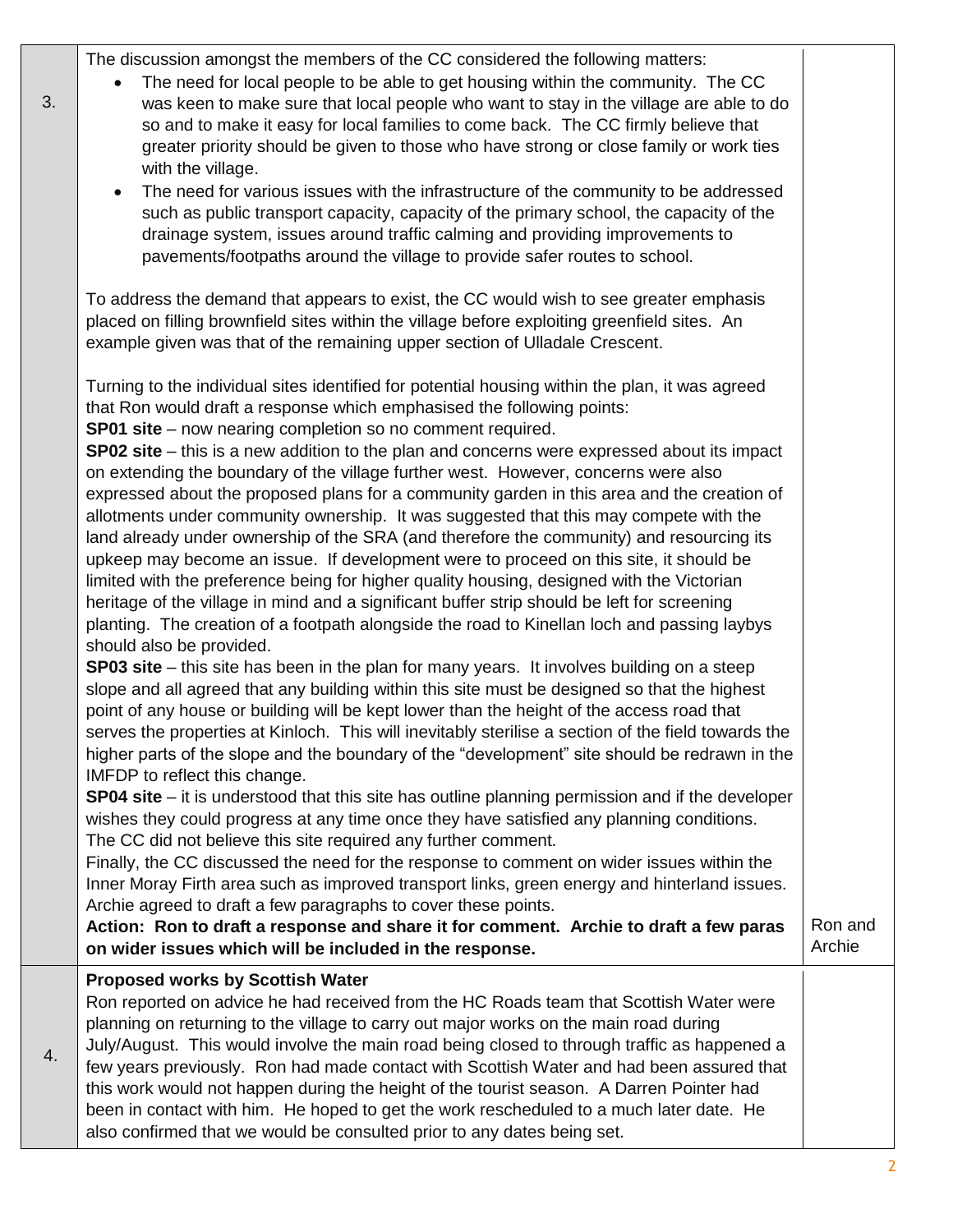| 5. | <b>Condition of the roads throughout Strathpeffer</b><br>CIIr Ian Cockburn had been in touch with Ron about this issue and was able to advise as<br>follows:<br>The works to resurface the section of road at the bottom of Golf Course Road is now<br>$\bullet$<br>top priority with the HC.<br>A patching exercise will be carried out along the main road.<br>$\bullet$<br>The grating and raised blocks around the tree beside the new sweetie shop in the<br>$\bullet$<br>Square at the bottom of Golf Course Road will be addressed urgently by the HC as it<br>is considered to be a health and safety hazard - potentially leading to tripping, etc.                                                                                                                                                                                                                                                                                                                                                                                                                                                                                                                          |     |
|----|---------------------------------------------------------------------------------------------------------------------------------------------------------------------------------------------------------------------------------------------------------------------------------------------------------------------------------------------------------------------------------------------------------------------------------------------------------------------------------------------------------------------------------------------------------------------------------------------------------------------------------------------------------------------------------------------------------------------------------------------------------------------------------------------------------------------------------------------------------------------------------------------------------------------------------------------------------------------------------------------------------------------------------------------------------------------------------------------------------------------------------------------------------------------------------------|-----|
| 6. | <b>Strathrory Wind Farm</b><br>Ron updated all present on the further discussions that had been held with the developer and<br>the other community councils involved. So far there had been three different proposals made<br>for how the community benefit fund might be shared and we are no closer to an agreement.<br>Further discussions will follow.                                                                                                                                                                                                                                                                                                                                                                                                                                                                                                                                                                                                                                                                                                                                                                                                                            | Ron |
| 7. | Heritage Lottery fund - proposed joint village application and community development<br>trust update<br>An update on progress was given as follows:<br>The Strathpeffer Community Development Trust Ltd has now been established and a<br>$\bullet$<br>new membership application form has been prepared and is available on the<br>www.strathpeffer.org website. All are encouraged to join up as members and to<br>encourage others within the community to do so. It is free.<br>The trust will require new directors to supplement the existing ones who already<br>manage and operate the community centre. Ron confirmed that he had put forward<br>both his own and Archie's names to become directors. They would represent the CC<br>and the Pavilion respectively on the trust. Neil advised that he would speak to his<br>fellow trustees at the Museum and put a name forward. It was emphasised that<br>anyone living within the community could put their name forward to become a director.<br>The trust would welcome new ideas and thinking.<br>The application process for the HLF is nearing the point where we submit our<br>$\bullet$<br>Expression of Interest. |     |
| 8. | Town Centre Fund (TCF) 2020 - Square Project<br>Ron confirmed that this project was now complete and that all of the grant funds had<br>been used, claimed for and been paid. Matter now closed.                                                                                                                                                                                                                                                                                                                                                                                                                                                                                                                                                                                                                                                                                                                                                                                                                                                                                                                                                                                      |     |
| 9. | Town Centre Fund (TCF) - 2021<br>Ron reported on progress with this fund as follows:<br>Replacement pump for the fountain/waterfall cascade has been delivered<br>$\bullet$<br>Wiring of the gazebo roof - Now complete.<br>$\bullet$<br>Drainage for the Play Park is being progressed by the Strathpeffer Residents<br>$\bullet$<br>Association, and<br>On the signage within the village and the "brown tourist" signs at Contin and on the<br>$\bullet$<br>Dingwall side of the village, Ron advised as follows:<br>A replacement for the old brown Strathpeffer tourist sign at the Dingwall end of<br>$\circ$<br>the village has been ordered.<br>Transport Scotland has agreed to the erection of Strathpeffer signs at Contin<br>$\circ$<br>on the A835 and they have agreed to provide them as part of their programme<br>of work free of charge to the CC.<br>Highland Council has agreed that we can erect the fingerpost signs within the<br>$\circ$<br>village using their permitted development rights which means we do not need                                                                                                                                       |     |